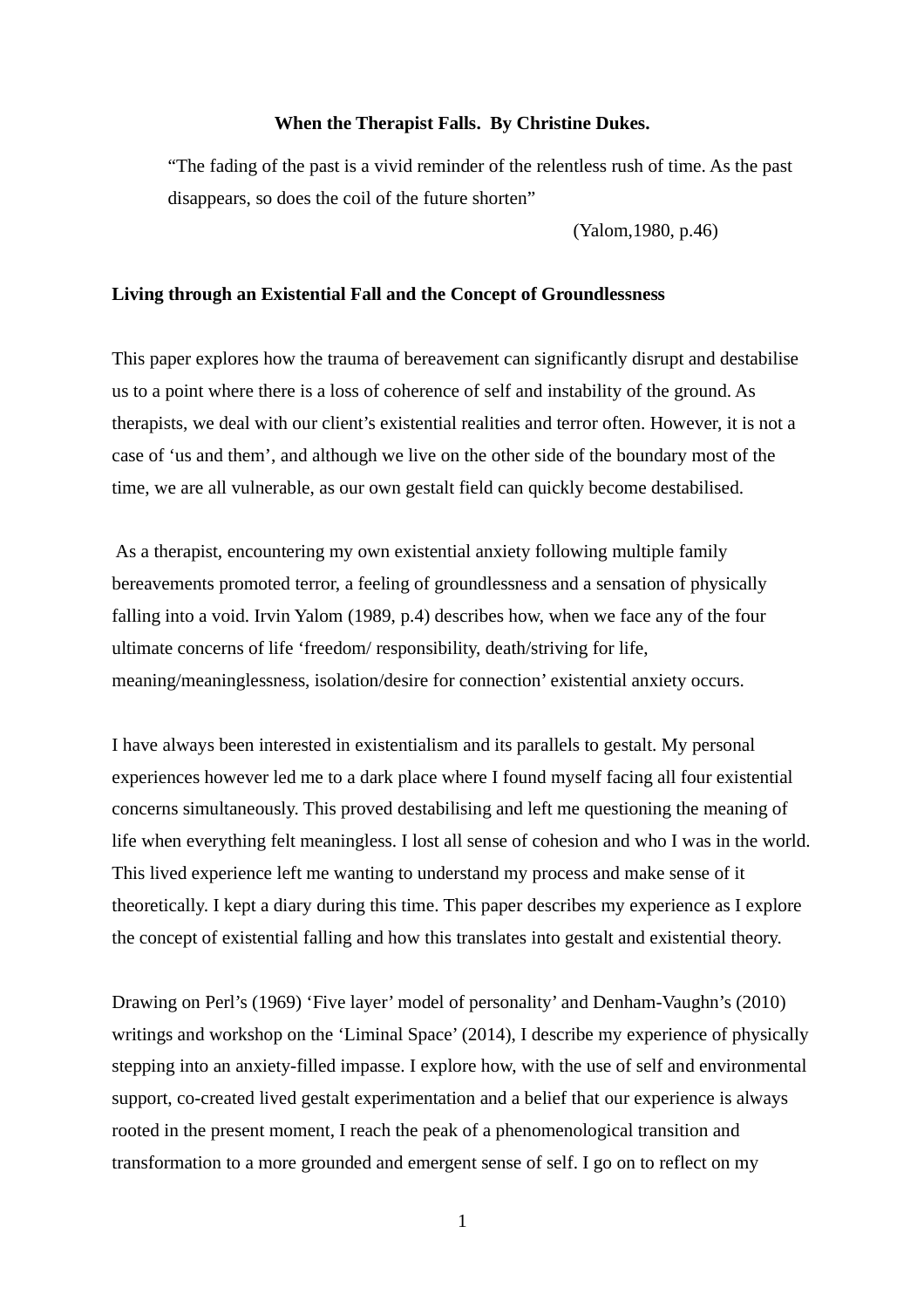reviewed understanding of grief, how it is a non-linear process and that we are all deeply interconnected and grief is a phenomenon of the field.

# **Death Comes**

Part of writing this paper is a belief that I can do it, that I have something to say, rather than hiding in the shadows, frightened to put myself out there or reach any growth-full potential. This is a metaphor of how I was living my life, afraid to explore, experiment, push myself to an edge or let go of control. It is, at times hard to imagine that I have trained as a gestalt psychotherapist, where the emphasis is so much on living in the moment, being present, experimentation and exploring growing edges at the contact boundary. Instead I seemed to be stuck in a quagmire of death and dying that severely interrupted my life force and transformed my energies into a depressed place of grief and loss, rather than vibrant aliveness. I felt stuck in a groundhog day and couldn't find a way out.

This begun in 2008 with the death of my brother, followed closely by my father in 2009, and more recently my mother's death in 2014. It felt like a part of me had died with them, my body felt rigid and my feelings dulled and numb, as I experienced my life's vitality slipping further into a void of nothingness, as I struggled to cope with the meaning of the losses and fundamentally the meaning of life, my life.

 I believed somehow as a therapist I should be able to cope with my suffering and as a result withdrew increasingly into a place of isolation and existence. In the 'Myth of the Untroubled Therapist', Adams (2014, p. 8) describes how no-one is immune from the vagaries of life. In her experience and research, she illustrates that many therapists often experience shame and hide their vulnerabilities, finding it hard to reach out in times of personal struggle. My feelings of grief, isolation and general low mood certainly made it hard to reach out or seek support. There is an alleviation of shame in choosing to write about it, and an acceptance that as therapists we can all be vulnerable and none of us are infallible.

In 2008, my only brother, Christopher, was diagnosed and died within eight weeks from a terminal cancer. During those last eight weeks, I went to live with him and stayed by his side throughout. This was a difficult and challenging time for me, but in retrospect I'm glad I could be there with him. He demonstrated to me how to have a good death; in other words, he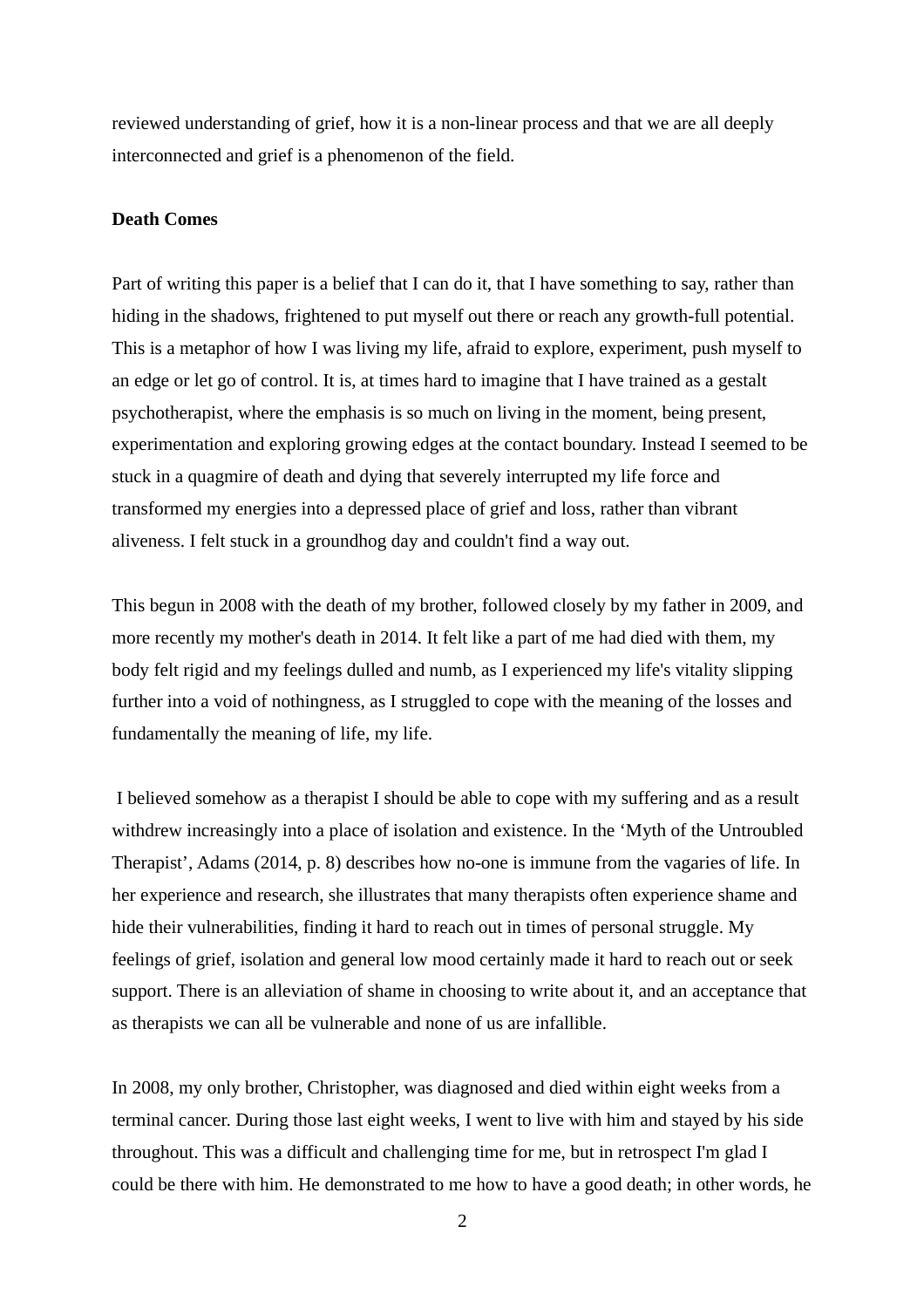lived his life to the full. He was alive, truly alive. More alive than I had ever seen him, living moment by moment with a vibrancy I had never witnessed before.

Yalom (1980, p.161)describes how:

"Many patients with cancer report that they live more fully in the present. They no longer postpone living until sometime in the future, the present not the future is the eternal tense".

This was certainly true in my brother's case. He saw his friends, ate his favourite foods, watched films, gave presents and above said the things he wanted before he finally departed this world. Feared introjects dissipated and there seemed little evidence of stifling retroflection going on. He was very present and alive.

During this time, I experienced moments of deep connection with Christopher, what Buber (1958) would describe as true authentic "I-thou meeting". No holds were barred. There was no waiting until tomorrow. Conversations needed to happen now, and they did; something that probably would never have been risked if we thought time was on our side. We had courageous dialogue. Staying present for me was challenging, painful, raw, but above all I felt alive and am grateful to have been there with him, moment by moment. I am reminded of Martin Buber's words (1958, p.31), "In the beginning is relation' and in that moment, nothing else mattered."

"All real living is meeting"

(Buber,1958, p.26)

# **Meaning and Meaninglessness**

The shock, however, that Christopher's life ended at the age of fifty-two still resonates hard in me and brings tears for the sadness that it was somehow cut short. 'Cut short'! what does that mean? It is as if I believed that we had some right to expect something different!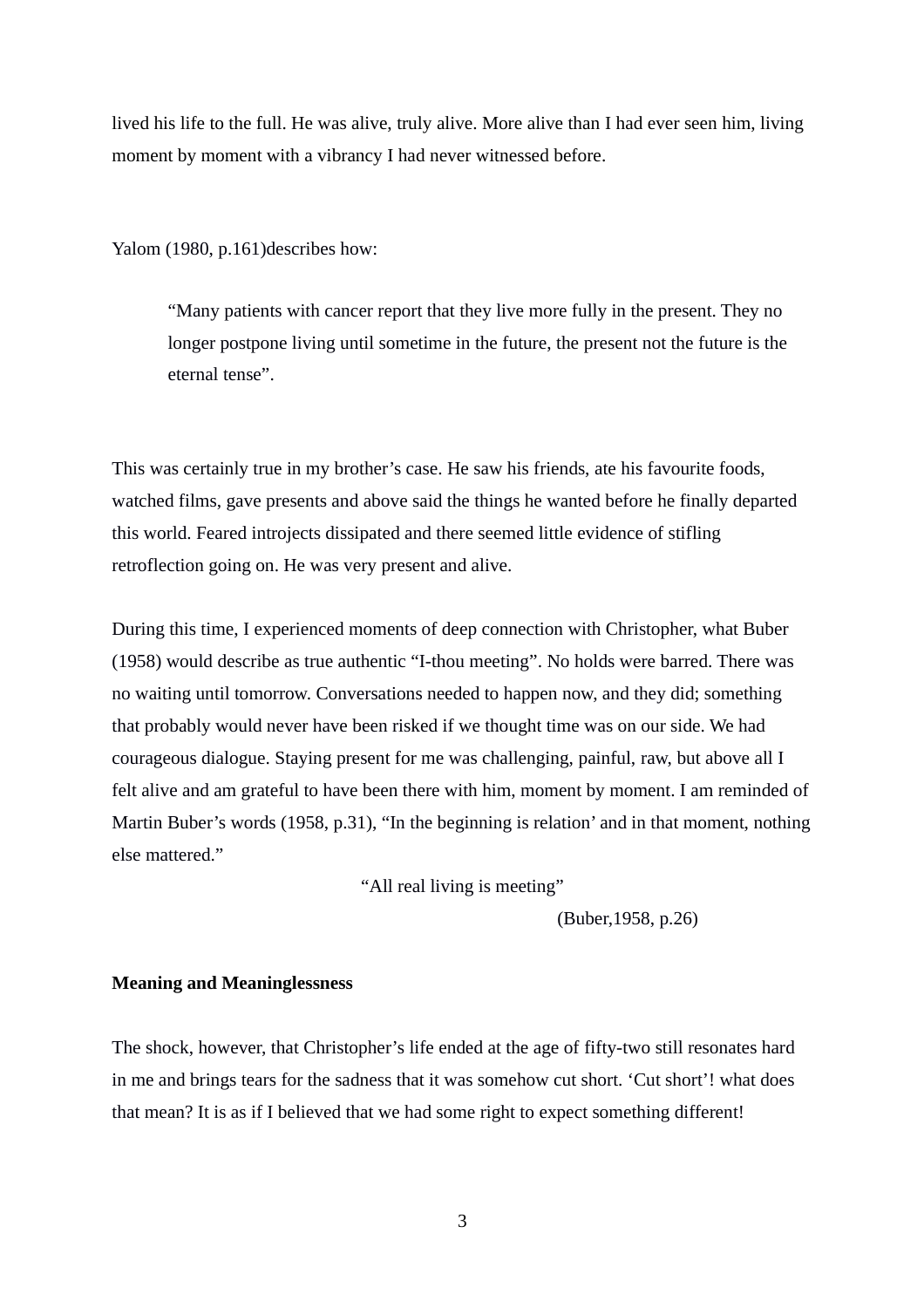How so? As death is inextricably a part of life: "life and death are interdependent; they exist simultaneously, not consecutively; death whirs continuously beneath the membrane of life and exerts a vast influence upon experience and conduct" (Yalom, 1980, p.29). There is still a discomfort in thinking this way for me. Somehow, death is something out there, to come, but not yet here. Time is on my side. Time to plan and discuss what I want for my own death. I believe this is a desensitisation that prevails in many of us, a deflective process that wards off our death anxiety. People don't generally like to talk about death and certainly not their own. It is usually something that happens to someone else.

Yalom considers death and life as interdependent and says the concept of death plays a crucial role in psychotherapy because it is paramount in the life experience of each of us. He was influenced by existentialist philosopher Martin Heidegger (1962), who conceptualised that although the physicality of death destroys us, the idea of death saves us. Yalom (1980, p.40) explains the meaning behind Heidegger's theory, saying that one's recognition and acceptance of death can contribute a sense of poignancy to life and provide a radical shift of life perspective. Moreover, such a realisation can "transport one from a mode of living characterised by diversions, tranquillisation, and petty anxieties to a more authentic mode."

 I believe this has been true in my case and has shifted my capacity to live more authentically. Following my brother's death, I was certainly left with the question, what gives meaning to life or is it all in fact meaningless? Frankl (1977, p.141), writes how "such lack of meaning creates the paramount existential stress- an existential sickness: as to the feeling of meaningless, per se, it is an existential despair and a spiritual distress rather than an emotional disease or a mental illness."

### **Death and Gestalt**

In Gestalt theory death forms part of the gestalt cycle of formation and destruction. As we travel through the gestalt contact cycle, there is an arriving at the final gestalt, our final contact into the unknown, a resting place in the fertile void forever. Trauma, loss and grief probably make up a large proportion of the personal experiences of our clients and there is no doubt it is hard for us all to dodge the bullet of human suffering impacting on our lives at some point. Birth and death after all are the only two true certainties we have.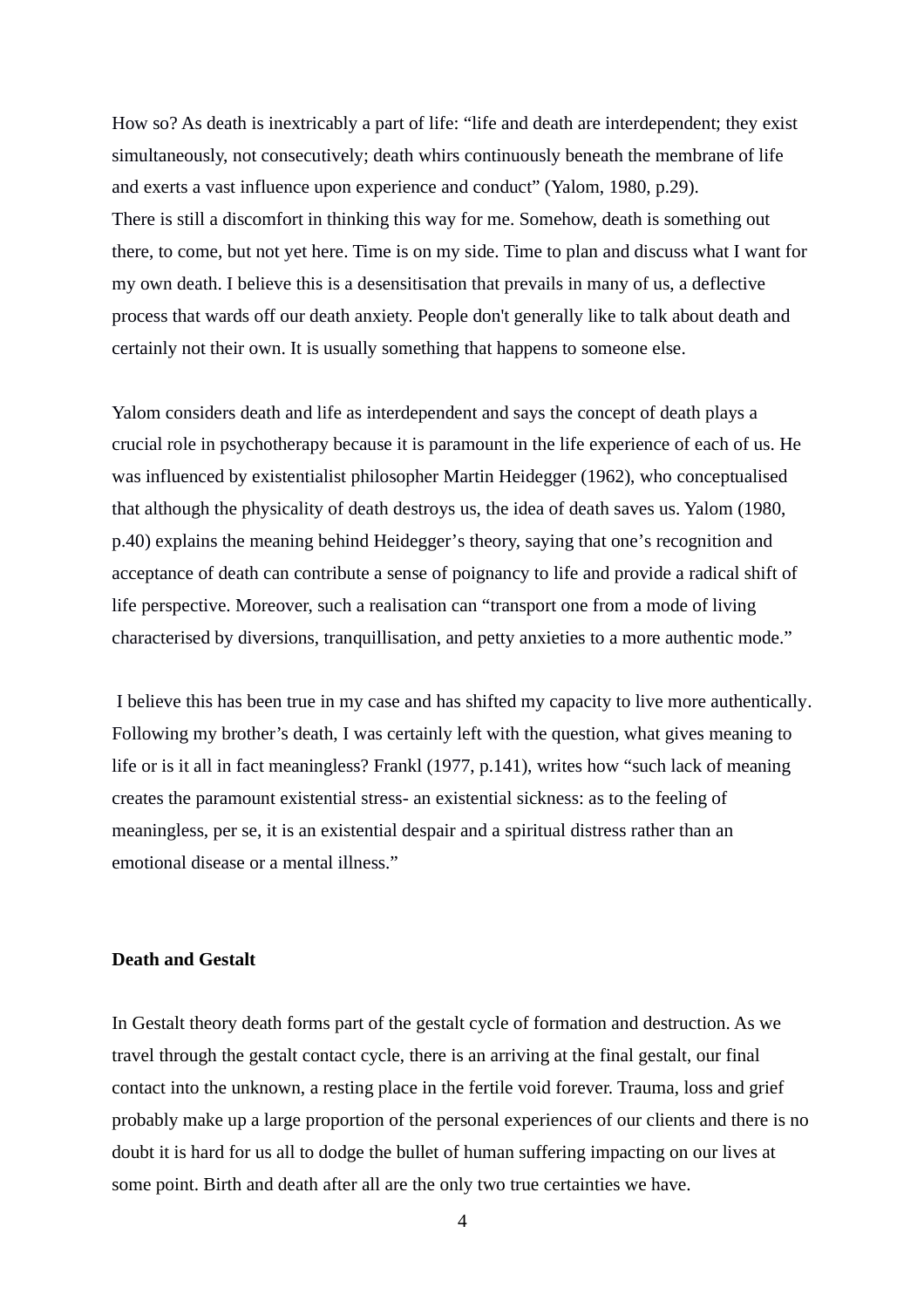Surprisingly when researching the subject of death and dying in Gestalt literature I initially could find only a limited amount written on it. Ken Evans writes moving autobiographical notes on the death of his wife (Evans, 2000). It is with sadness that Ken has since also departed this earth, but not without leaving his mark on it. Stephanie Sabar's (2000) paper in the Gestalt Review on 'Bereavement, Grief, and Mourning' also gave me some good leads and helped me to formulate some of my thinking. Melnick and Roos' (2007, p. 90-107), 'The Myth of Closure' was written following the tragic events of September 9/11, 2001. The authors describe an emerging non-linear paradigm for grief and loss, and emphasise an evolving gestalt perspective. Their writing supported me in better understanding my own grief process and took away a lot of preconceptions of what grief should be. There is a clear model for Gestalt and the grieving process written by Carmen Vánquez Bandin (2012), and Leanne O'Shea (2005) gives an overview of grief work from a gestalt perspective. Other gestaltists have also written about the subject of death and grief throughout more general Gestalt writings.

In Kepner's 'Body Process' (1993), he describes the interruptions to disengaging from contact. Melnick and Nevis (1997) describe stages of grief as the demobilization phase. Polster (1995), in 'A Population of Selves,' speaks of the loss of a sense of self after a death. However, it is mainly the work of the existential writers Yalom (1980) and Van Deurzen-Smith (1997), and the "death Layer"' described by Perls (1969) in his five- layers model of neurosis, that has supported me in understanding my own process. It has also been through my lived experiences of grief and work completed on 'The liminal Space' workshop run by Sally Denham-Vaughan in 2014, and the use of experimentation, presence, and support so fundamental in Gestalt therapy which has enabled me to process, creatively adjust, and assimilate my experiences of loss and move through the impasse I found myself stuck in.

### **Perls' Five- Layers Model**

In the 1960s Perls described "the layers of the neurotic personality," a phenomenological description of the experience and behaviours of people who have substituted a more rigid 'character' in place of the fluid self. In his five- layer model, he saw character as being a product of, and adaptation to the requirements of the external field or environment. These adaptations eventually become frozen, forming a fixed self concept (Perls,1969). In existential terms, we are living habitually or inauthentically.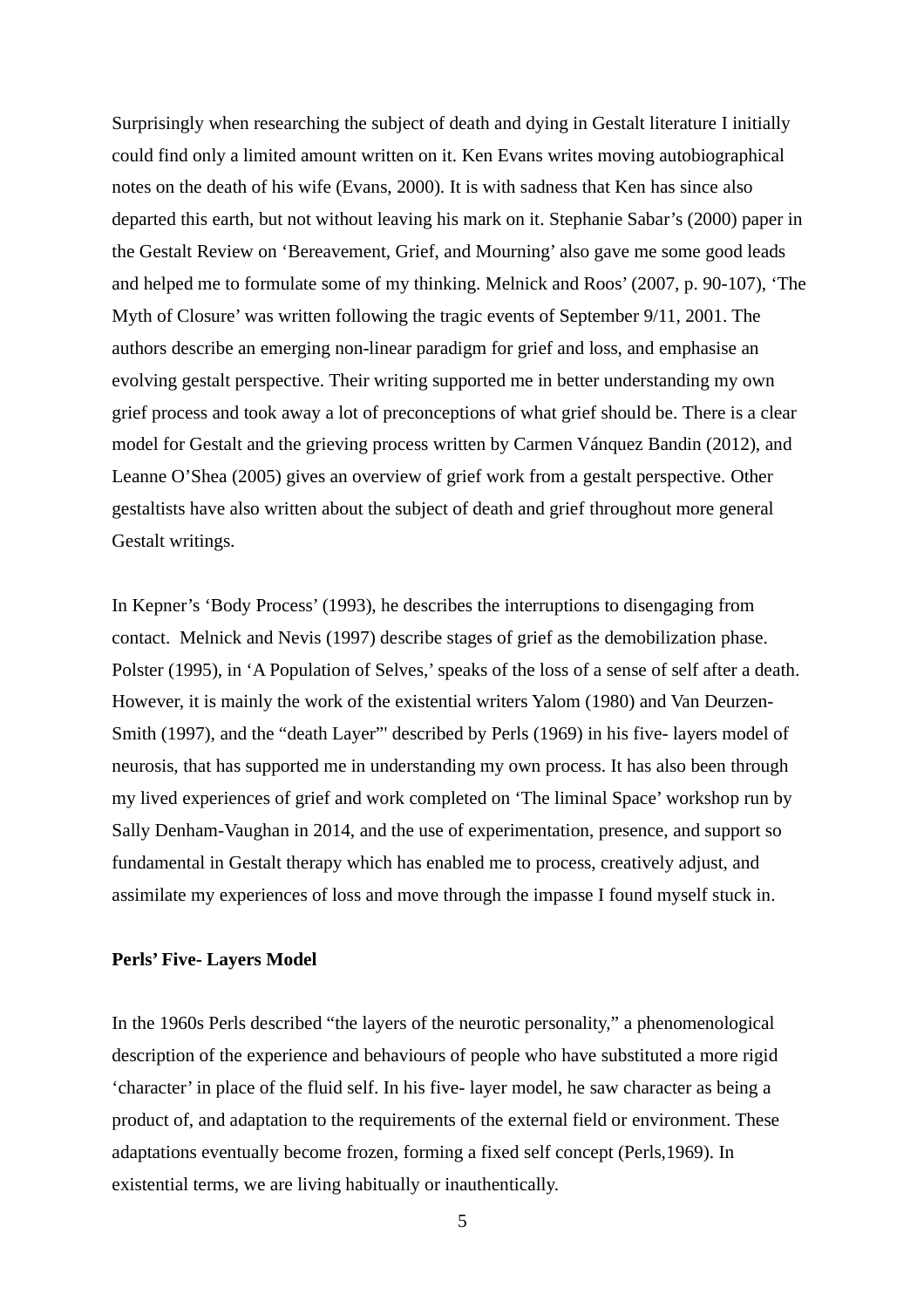I have chosen this model as a way of working through and understanding my own process and the defence layers that had formed over my own authentic functioning. I will demonstrate this more later in the text, but believe it is a model that fits well with the existentialism inherent with the gestalt approach of experiment. Referred to as the 'peeling the onion' metaphor, he connects the implosion layer with death or the fear of death, and the expression of grief with the explosion layer as described by Perls (1969, p.56).

I have borrowed from Peter Philippson's (2002) description of Perls' five- layer model and abridged it slightly for this paper.

The layers are as follows:

- Cliché layer: Social chat, avoiding what is significant
- Role-playing layer: An adopted, superficial and fixed position the individual plays an habitual and polarised role, limited self-description and range of ways of being in the world
- Impasse/phobic layer: The Individual has adopted a fixed role a defensive manoeuvre to avoid risking or entering unpredictability. The individual becomes phobic, usually tries to sidestep into something more known. Place of stuckness.
- Implosion/death layer: Themes of paralysis and death arise. The 'vertigo of possibility'. The individual is called on to choose a way forward that is her own, something she has avoided doing. It is the tension of being caught between many possible actions
- Explosion: Not strictly a layer, but the release of energy in action and emotion as the individual makes her own authentic choice of path. The task of the therapist is to witness, acknowledge and engage in the choosing

In Perls' model, each layer acts as a defense against moving to the next. The layers are consecutive and need to be worked through to move away from anxiety. It is a specific structural model that works well with neurotic processes and the moving away from our 'existential anxiety.' For me, structure is the way I keep myself safe, a defence mechanism,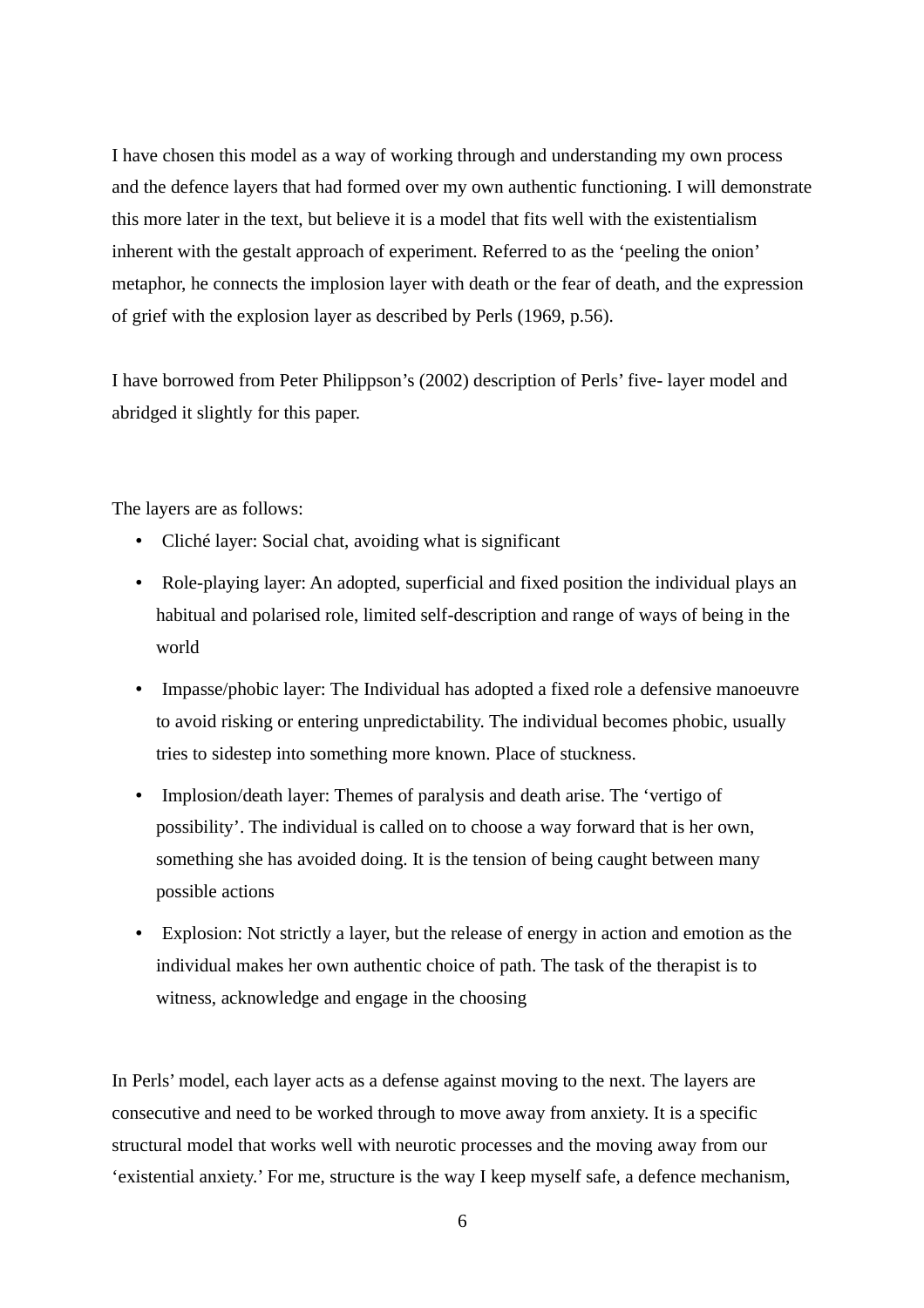but also a way in which I support myself. It is how I organismically self- regulate and manipulate my environment to act in certain ways towards me. This is how I creatively adjust in response to the demands of my environment. From this perspective, neurosis is predictability, and gestalt therapy aims to facilitate unpredictability and support us to move out of the safety of knowing into one of being. This is often done using experimentation and trying something different. What is known in Gestalt therapy as the 'safe emergency' (Perls, Hefferline and Goodman,1994/1951), is where the therapist works with the client at the impasse on how much support and challenge the client can usefully face without becoming overwhelmed or being tipped into a place of panic or hyperarousal. As gestaltists, we focus very much on living in the here and now, moment by moment. But how many of us are truly living, risking, experimenting, living out our lives authentically for fear of falling or starring into the void?

### **Death/striving for life**

Over the years, I have trodden a close path alongside death. It is not something that I am unfamiliar with or shy away from. As a general and psychiatric nurse, I have been at the bedside of the sick and dying and witnessed and held the hand of a dying person on numerous occasions, young and old. No two deaths are the same. Some are sudden, some are planned, and some linger for weeks, months, even years. Some deaths are serene and peaceful, some are agonising to watch. I have witnessed the desperate scars and overdosed faces of those who have had failed suicide attempts and sadly on occasion those who have succeeded. I have lost close friends and witnessed the early days of HIV and Aids in the 1980's.

Knowing all this I thought I would be ok when my mother died; there was almost a sense of blaséness about me. This was the last of my family bereavements which came in January 2014. Watching the death of my mother after having witnessed years of her slow decline into Parkinson's disease came with a sense of relief that she would finally be released from her suffering and I guess I would be relieved of my caring duties. I'm not sure which was the most painful, my brother's death as he was taken down from being a six foot plus, sturdy and fit man, to becoming a yellow bloated cancer victim or my mother who over the course of twelve years was increasingly more locked inside her own body, losing co-ordination, frustrated by cogwheel rigidity, as a progressive parkinsonian dementia set in fragmenting her once complete and very sharp mind.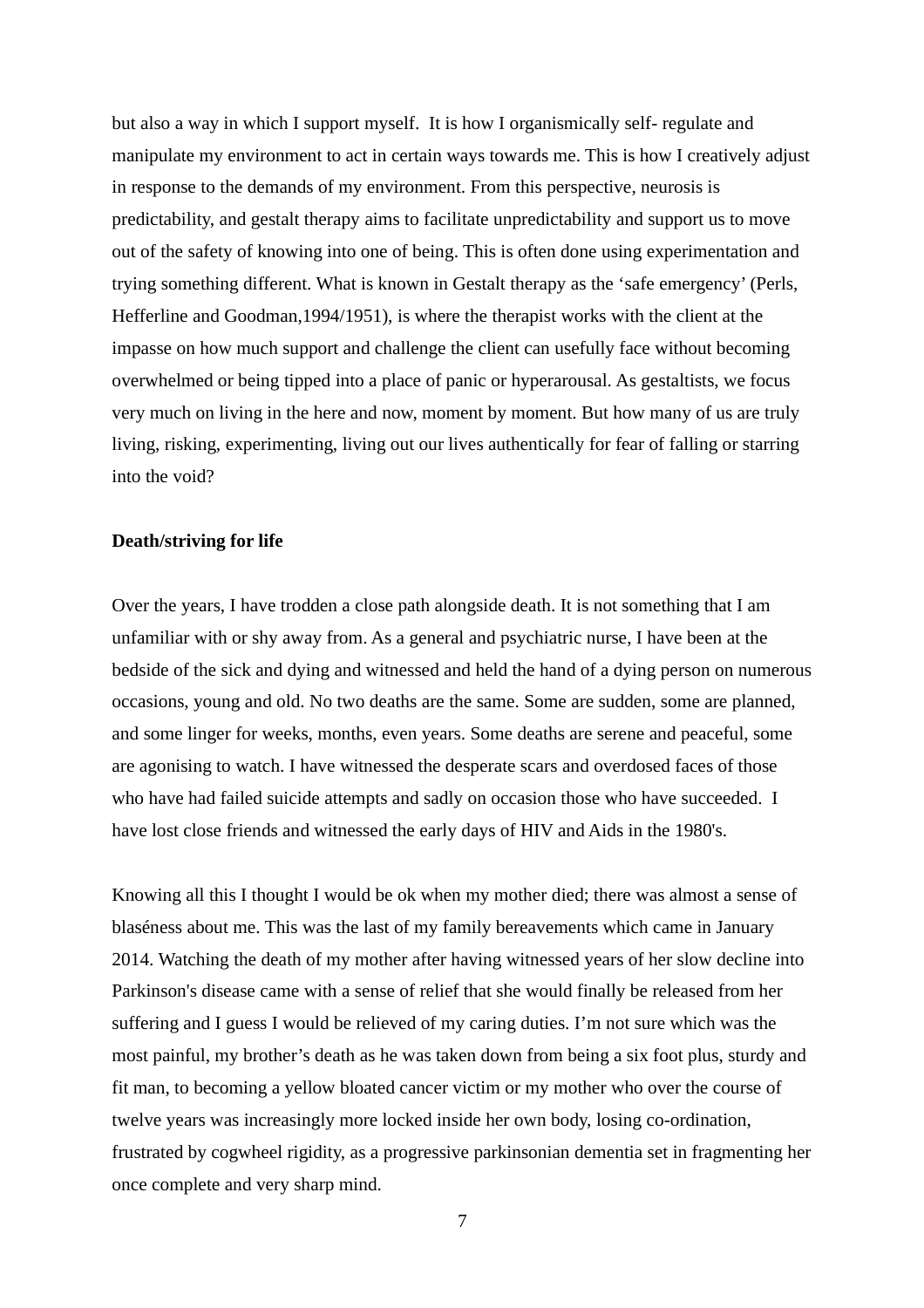Following my mother's death, I believed I had gone through all I needed to go through for a while. There was no one left to die, except me of course, and the last seven years had consisted of planning funerals, writing obituaries, sorting out wills, probate and gradually coming to terms with my various losses. This is how it had been for both my brother and my father's death, so nothing quite prepared me for what happened after my mother died. I can only describe it as an existential crisis.

*Diary Entry. Existential anxiety hits me unexpectedly, it comes from nowhere, it has no form, no object, it is about no-thing. It is unsettling me, terrifying, especially as I don't know what I'm afraid of. Fear is not even the correct term to use, as there is no distinctive object, or concrete enemy to fight back or to fly away from. This Existential anxiety is about being, it is warning me somehow, that I'm failing myself, or falling short of my potentiality in the world.*

The stark realisation that I had spent the last twelve years caring directly and indirectly for all my family members suddenly hit me. The truth was, I had lamely hidden behind all these expectations as a defence against my own fear of living. This was my prize deflection and a wakeup call that things were about to change. It's easier to be a carer, sacrifice my own life in the service of others. It is what gave me meaning, defined me and gave meaning to my world. Now nothing, a nothingness, a meaningless. In fact, everything felt meaningless. I was adrift, I had lost my role.

 Hiding and deflection had been the name of the game and suddenly all my powerful introjects, retroflected desires and stifled passion for life were being lifted into a sharp awareness where ground became figure with a Belisha beacon ferociously illuminating it. Balfour Mount's description of the existential moment could apply equally to the groundlessness that comes with being shaken to the core:

"A crack appears in our carefully crafted concept of reality... The very nature of reality is experienced in a new way. We are sucked into the startling realisation that the rules of the game are not what we had imagined".

Mount (2003, p. 40-42)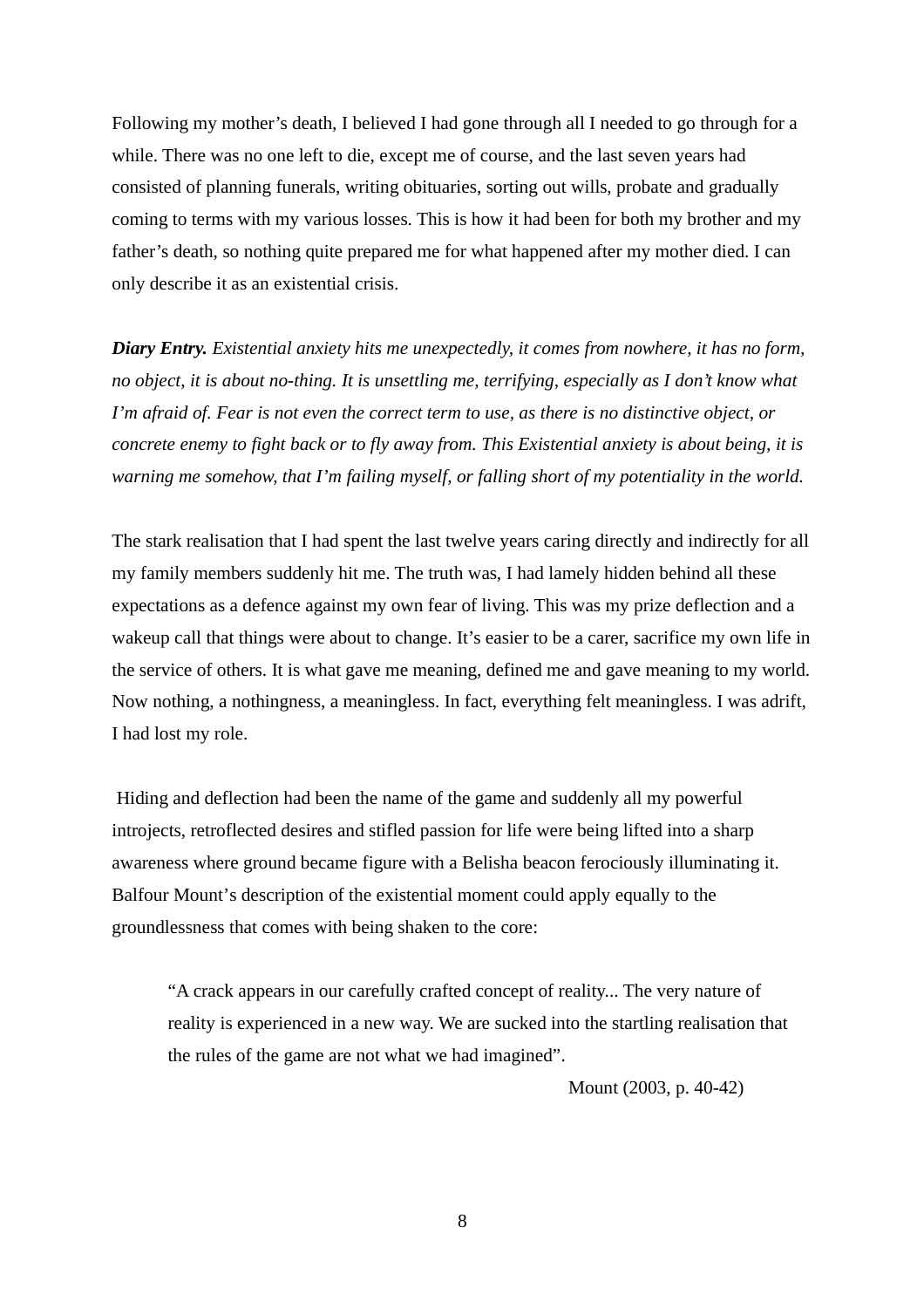### **The Fall Comes**

"He who jumps into the void owes no explanation to those who stand and watch." Jean-Luc Godard (2017)

Over the following weeks I began to experience myself as though free- falling, a terrifying sensation of physically falling through the air, no ground, just a vast gaping hole where the ground once stood, trapped, peering into a hole of infinity, black, dark endless infinity, feeling myself falling faster and faster into this void, nothing to grab hold of, anchor to, sheer panic stricken falling.

The notion in gestalt of remaining present, staying in the moment the here and now clearly applies here. I often sit with clients who are in a state of panic and fear, encouraging them to breathe and stay in contact, ground themselves using their feet on the floor or feeling the support of the chair underneath them. Believe me, it isn't so easy when there is no floor, no ground, just a black hole of nothing. These feelings could quite literally come on at any time. I remember walking my dog in the park and needing to hold my back up against a tree as a means of supporting myself. I learnt to breathe more and, above all not look down. If I didn't look down, I eventually could manage to calm myself, but I often felt out of control in a place of raw fear and falling.

Gestalt describes the fundamental and specific characteristics of a panic attack as the ground becomes figure because of its collapse. Francesetti (2007, p.74), describes how "the ground, against which a figure is being created, suddenly appears highly problematic and precarious, about to shatter and collapse". If the ground collapses, we become groundless, and if we are groundless, there is nothing supporting us, and we fall. Encountering this nothingness at my core caused existential anxiety, a feeling of groundlessness, emptiness, spinning. Typically, we experience this existential anxiety when we become fully aware of any of the four ultimate concerns of life, which are expressed as paradoxes: Freedom/ responsibility, death/striving for life, meaning/meaninglessness, isolation/desire for connection.

For most of us, existential anxiety is an intolerable feeling, and we use a variety of resistances to avoid experiencing it. When this happens, our healthy existential anxiety evolves into unhealthy neurotic anxiety.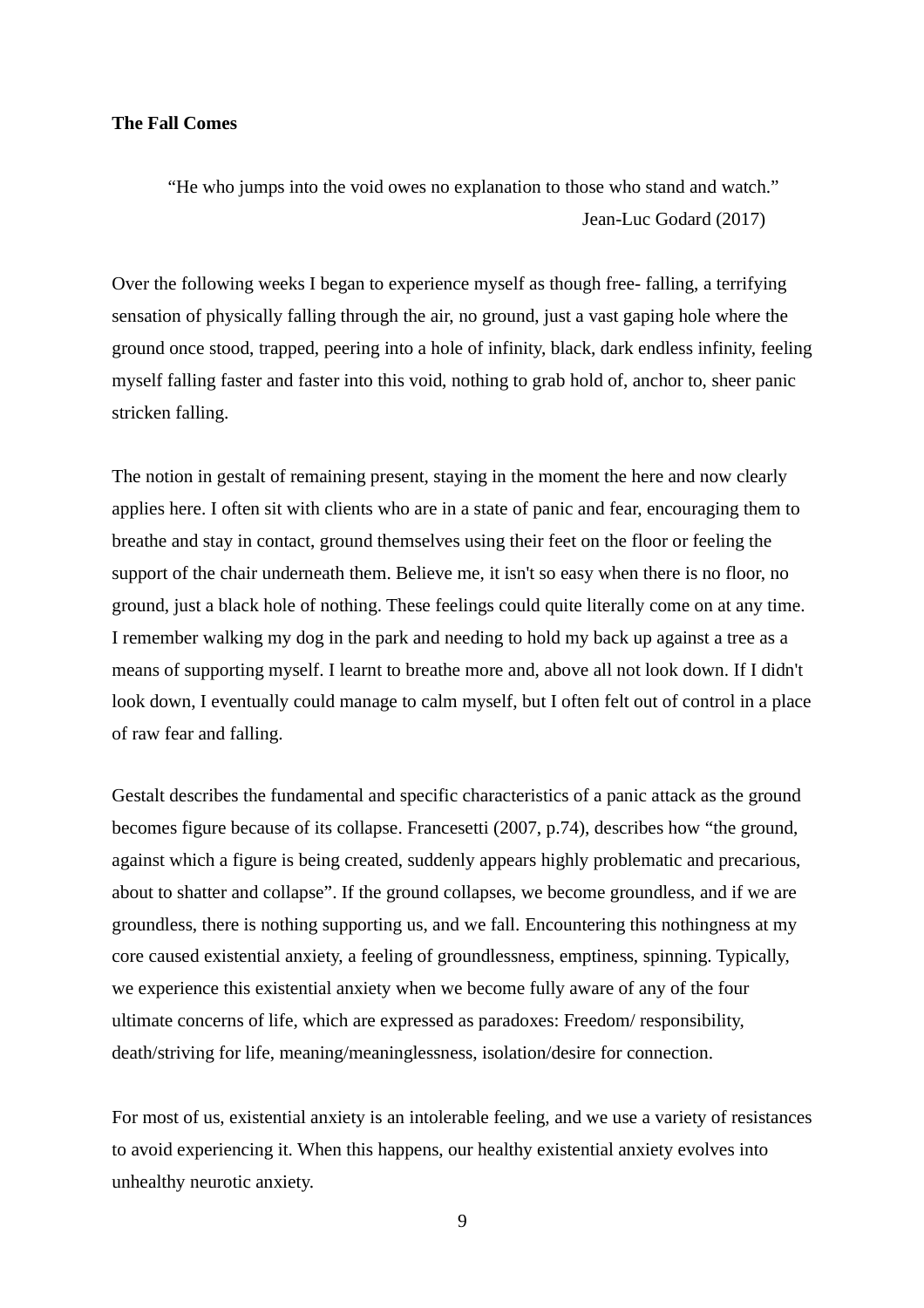Melnick and Roos (2007, p.104) describe how

"Life is a continuous process of holding on and letting go. Most of the time, the process occurs gracefully, with little awareness. However, grief often triggers a premature rupture. We are forced to end a relationship long before we are ready. As a result, we are thrown out of our rhythm. We are forced to deal with constructing a new sense of order in a revised world, and a new balance."

I was out of rhythm; my whole being was thrown into disarray.

# **Field Conditions**

To begin to make sense of all of this it is important that I introduce you more to something of my own historic field conditions and family of origin. I can now see why I was so deeply impacted by their deaths.

I would certainly describe my personality style as that of a more dependent nature. Having come from a closely-knit family unit who probably fostered a style of co-dependency rather than individualisation, I had grown up feeling shy and frightened of the world. My parents were also afraid of life, focusing more on catastrophe rather than experimentation. My father had Victorian values and projected his fears of difference and prejudices onto my brother and myself. Nothing was ever right or good enough, and my creative adjustments at that time were to develop a false self as a way of coping with what was, by then, deeply held introjected fears often based on guilt and shame. It was safer for me to be a dutiful daughter, often retroflecting my own needs rather than face up to a barrage of hypocrisy and projected insecurities. To survive, I learned early on to split off aspects of myself by living different compartmentalised lives. This way of being became very fixed, as I polarised parts of self.

Perls would describe this as the 'cliché' and 'role playing' layers in his five -layer Model (Perls,1969).

My early life field conditions had clearly laid down some deeply seated shame binds which I frequently battled with throughout my therapy training. I don't think I had fully realised just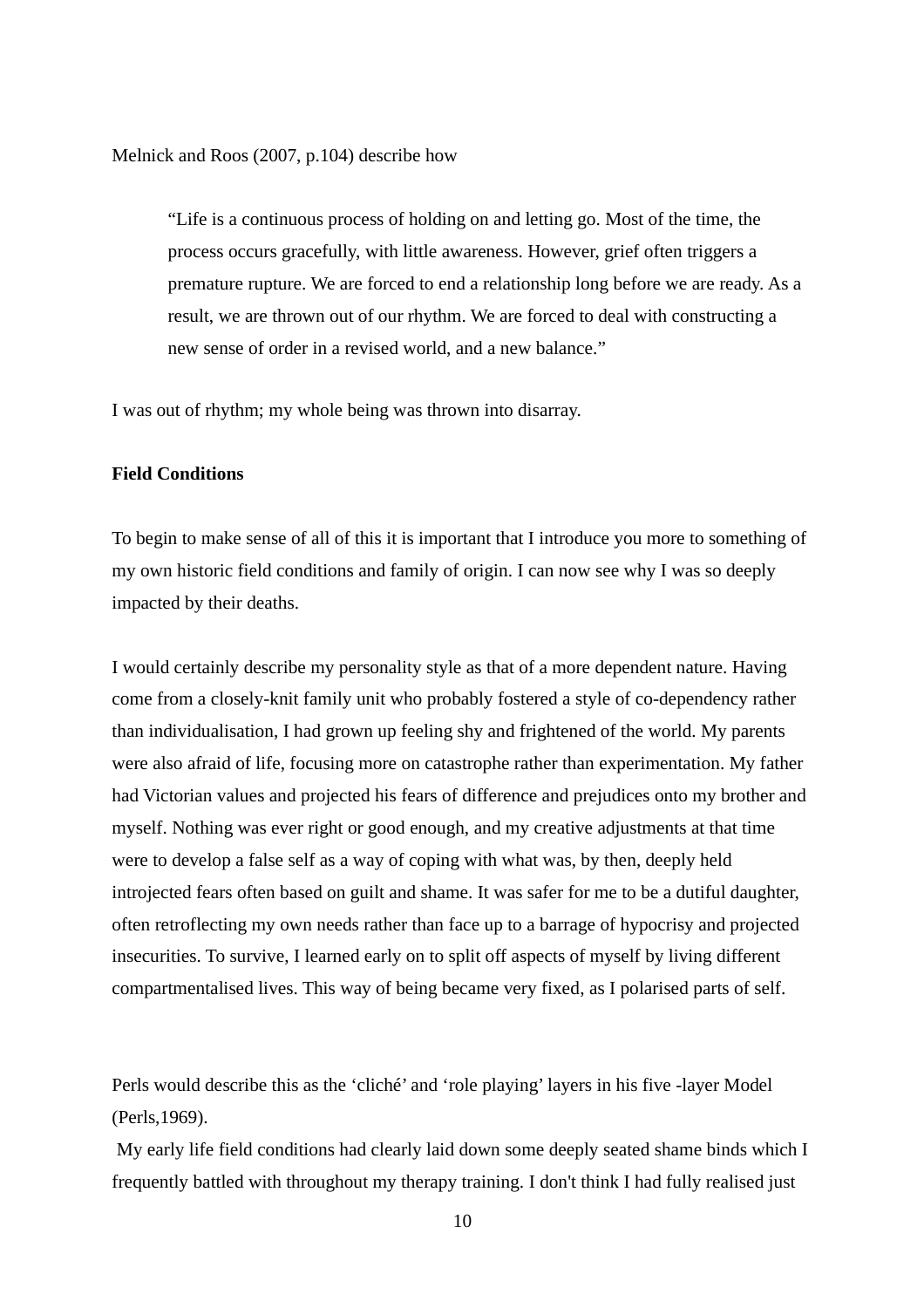how rigid this split was until my mother's death and the sudden liberation of not needing to live like this anymore, liberating and terrifying at the same time and what precipitated the fall. As such, Yalom describes how freedom in this sense has terrifying implications. It means that beneath us there is no ground-nothing, a void, and an abyss. A key existential dynamic then, is the clash between our confrontation with groundlessness and our wish to ground and structure according to Yalom (1980, p. 9).

I was identifying with a limited self-description or personality function and a limited range of ways of being in the world. For years I had remained stuck and continued to deflect away by hiding in my dutiful daughter role with no available energy for an explosion of authentic functioning in the world. To move beyond this role meant stepping from the impasse/phobic layer(my adopted fixed role, a defensive manoeuvre to avoid risk) and, with sufficient support entering the unpredictability of the Implosion/death layer.

The fall would happen each time I got close to moving away from the impasse, as there was insufficient self or environmental support to move beyond it. This anxiety was terrifying to the point where I believed that I might not be able to survive. Consequently, each time the whirl started, fear and panic began to overwhelm me. I felt desperate and confused, terrified in fact to the point my whole body went into shock or paralysis. Joyce and Sills (2014, p. 125) describe this place of impasse as "She is blocked by fear or the sense of danger as if his very life was threatened. To explore further seems unsafe or impossible. The fear can often be a nameless void, like standing at the edge of an abyss." Perls, Hefferline & Goodman (1951/1994) identified that this place of impasse is often the place of most potential change and growth.

# **Moving into the liminal Space and healing Isolation/desire for connection**

Shortly after my mother's death I attended the third of three workshops entitled the 'Liminal Space, Integration and Transformation' (2014), run by Sally Denham-Vaughan. For me it is never coincidental that the right workshop comes along at the right time. Call it serendipity if you like, but the field always seems to provide. Arthur Roberts (1999, p. 35-36), describes it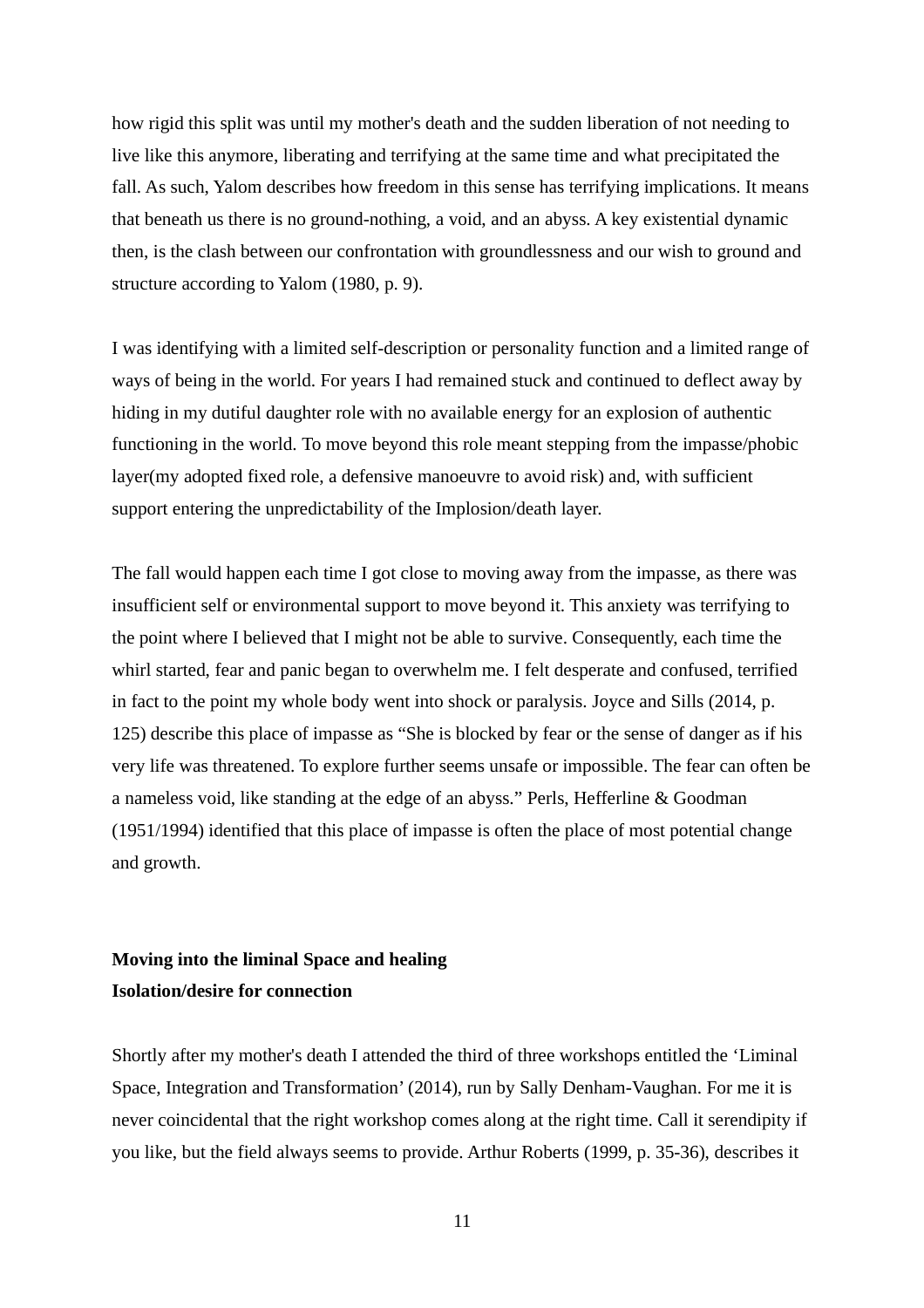as "The field talks back" where there is an organising force at work prior to our own constructions and ideas and that there is a trustworthy order in nature.

What is a Liminal Space? Denham-Vaughan (2010) describes the liminal space in the 'Marianne Fry lecture' (2010), as standing on a threshold, anticipating moving forward into something new, a threshold of change, where life has opened in front of us with a call we hadn't anticipated or known. I am using this model as I believe there are parallels to what Perls describes in his impasse and implosive or death layer.' In trauma, we are often in a state of overwhelm as there is insufficient support to stay with any one figure formation long enough for it to develop. This occurs often between mobilisation and action on the gestalt contact cycle, figure formation is happening too quickly, which leads to a state of hyperarousal what Denham -Vaughan describes as the 'liminoid' where the individual feels overwhelmed. At the other end of the polarity is a place of hypo-arousal, vagueness, dissociation or a withdrawal away from the contact boundary into a depressed place of low energy where clear figure formation can't occur, called 'limbo'(hypo-arousal), feeling frozen or paralysed. Similar to Siegel's (1999) 'Window of tolerance model', Denham Vaughan links the liminal space to gestalt theory as a way of illustrating the oscillation of energy that occurs between hypo and hyper arousal at the contact boundary. The trick is to learn to stay in the liminal space long enough, with sufficient self and environmental support for clear figures to be able to form.

To illustrate this more clearly the liminal space to me is a place of potential for transition and transformation, similar here to Perls' implosive or death layer.' However, I was either stuck in a lost, confused, and withdrawn place (limbo) or otherwise wobbling on a precarious edge, trapped in a state where it felt dangerous to stand still, in hyper-arousal, (liminoid). There was insufficient support for me to form clear figures; instead, I was overwhelmed, feeling pushed forward faster than I was ready to. As a result, each time the ground would collapse, and I would experience the sensation of falling. The experience was visceral, a sensation of my body being pulled forwards into a void, like I was falling to my own death.

To be able to stay in the liminal space long enough for transformational process to happen, I needed support. And in my state of panic, I needed the ground to be sufficiently supported for the contact sequence to be completed. When a person is in blind panic the ground shatters and the figure disintegrates. As identified by Melnick and Roos (2007, p. 99) "In grief, most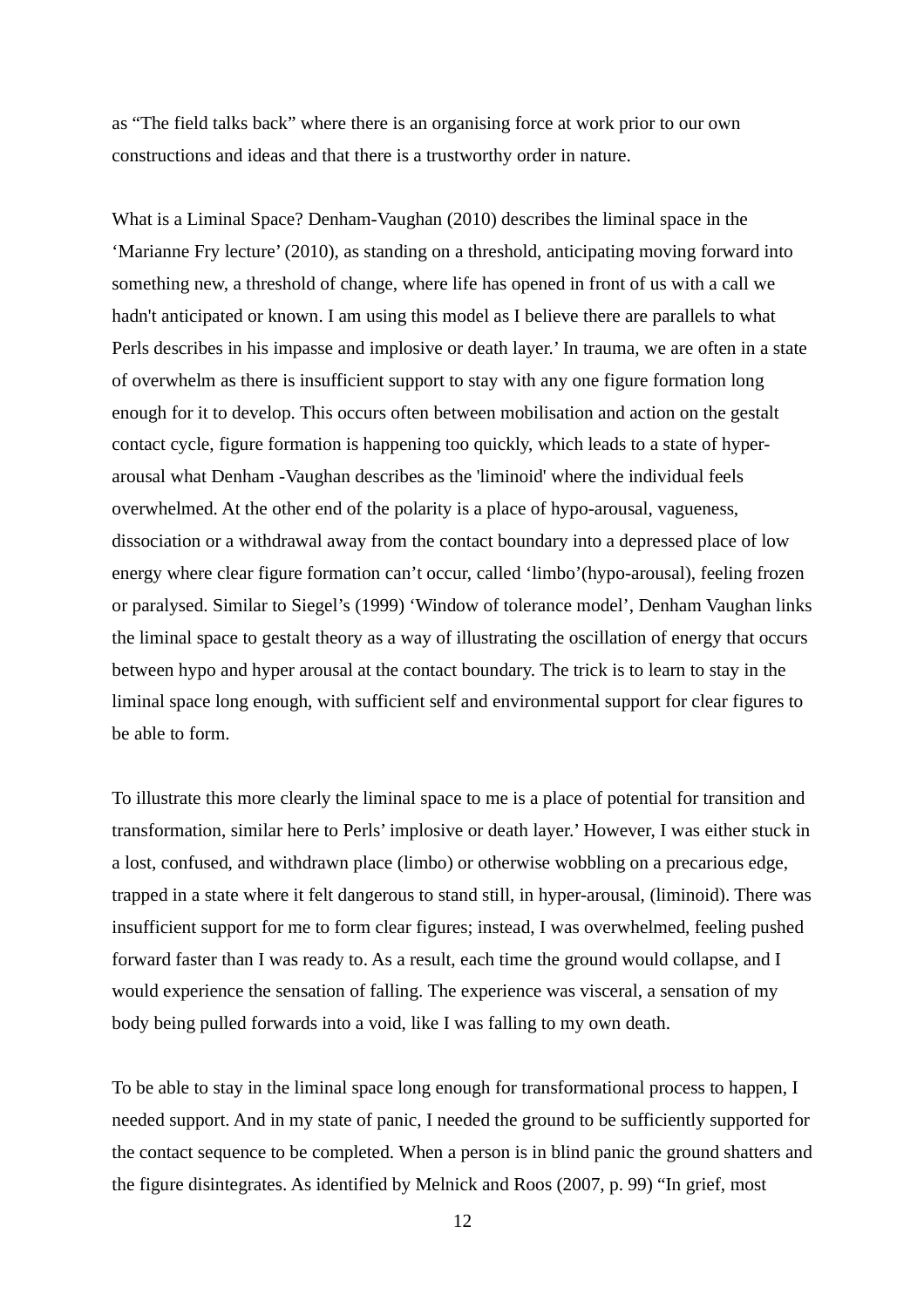experiences of stuckness consist of a split between the strong desire to hold onto a significant relationship, the status quo, specific interconnectivity, a certain sense of self, and a wish or need to let go and move on." This is what causes the stuckness and for me is the painful, raw, and conflicting dilemma of the trauma of grief.

*Diary entry. Days have passed, I enter the liminal space workshop, I am panting to get there, to explode my stuff amidst generous supportive others who will not run from the ugliness of the dying, the ones who will sit with me in this place of existential angst, hold the line, chafe their hands till the blood runs raw along the slipping rope down into the crater of the inevitable. Who will walk with me on this death line, hold my hand tightly as I gape into the basis of solitude, the place of no return, the place I can only go to and must do so alone. And here I am stood there wobbling on the edge, staring down into the beyond, the dark black hole of nothingness. I feel cold, Icy cold like a dead person, shivering I grab a blanket and wrap it around myself. This is the death walk but not mine, I am carrying the existential terror, the ancestral lineage. The choice of falling into death or holding the line. Falling through the void and out through the other side, back into life, the light, the energy, the fractals of a multitude of possibilities.* 

### **Learning to Fall**

"New life springs from the collapse of the status quo".

Goodman, (1968), cited in Francesetti (2007, p.109).

# **Freedom/Responsibility**

Margherita Spagnuolo Lobb states (2017, p.33)

"There are times when therapist and client do something together which loosens a fixed gestalt by addressing a third element, which allows them to get out of an impasse. It is a courageous step to take, to be focused on something else which attracts them both and creates something that transcends them. This step is what we call an experiment: an attempt to include something novel in the field to expand contact possibilities and awareness".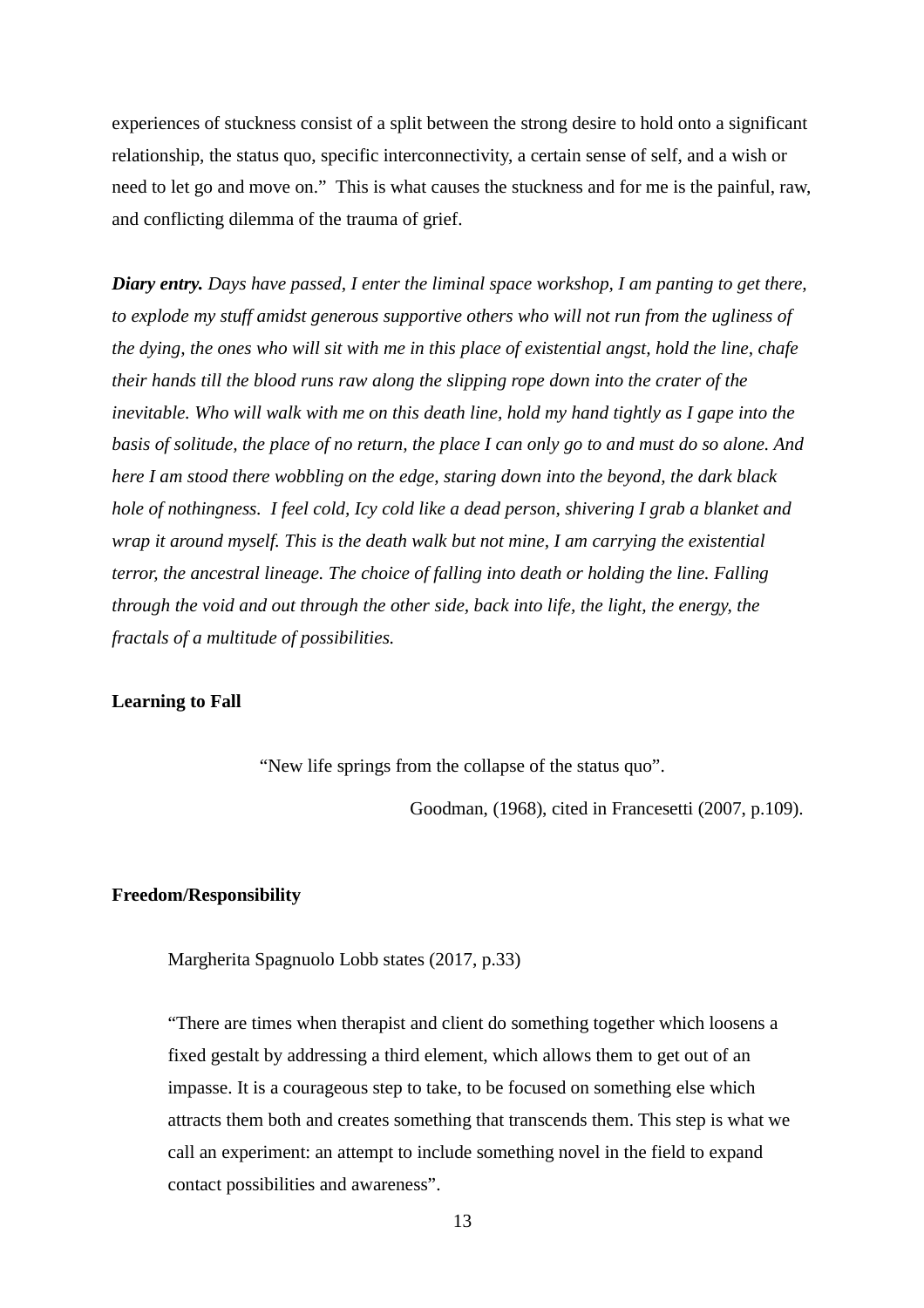For me the ground was ready. The environmental support of the field was in place. Sally has known me as a colleague for several years and those who attended the liminal space workshop were also experienced gestalt therapists, some whom I knew well and trusted. With their support, the movement could begin. In gestalt psychotherapy, each intervention is founded on the analysis of the contact sequence and it is the contact at the boundary of the therapeutic relationship that provides the ground and support so vital in overcoming fear and isolation. I knew I could walk up to the void with Sally's support. I sensed her presence and resonance as I faced my fear and steadied myself with my breathing. Having the support of another in this terrifying place, someone to walk with me, someone to walk alongside me, someone to support my back made it possible for me to move beyond the impasse.

The cycle of awareness describes the flow of energy, how it is blocked, how it is managed, and how to hold or increase energy and excitement at certain points. So, working slowly, with gentle words of encouragement, we together in a co-created movement could take bold steps. On this occasion as I looked down into the void, I was physically shaking, but very present and able to stay in the moment. Somehow, I was no longer afraid. Gazing into the void on that that day with the clear instruction that I could consider it, but that I didn't have to fall into it was the key. A moment where my fears of the future alone without my family starkly hit me, but also that I was alive, my future and how I wanted to live from now on was mine and mine alone. This experience felt beyond empathy. It was more a movement away from and towards a more felt sense of self and connection again with the world. That I had the capacity to change and transform my life and take risks with a new-found sense of agency. I was no longer stuck; I had choices and was alive. I had reached my moment of explosion. The unbearable vertigo dissipated, and I sensed a renewed energy return.

Attending this workshop, I believe, saved me. A place where the use of experiment, presence, contact and the support of another cannot be underestimated in that moment. Jacobs (2006, p.11), describes "support as contextually emergent", wherein she defines therapeutic support as "that which enables a client. . . to do (or experience) something; . . . to acquire an untilnow lacking ability . . . the accessibility of which has been blocked by fears; [or that] makes it possible for a client to take the respective next step that is necessary to acquire an until-now lacking ability [or] . . . experience."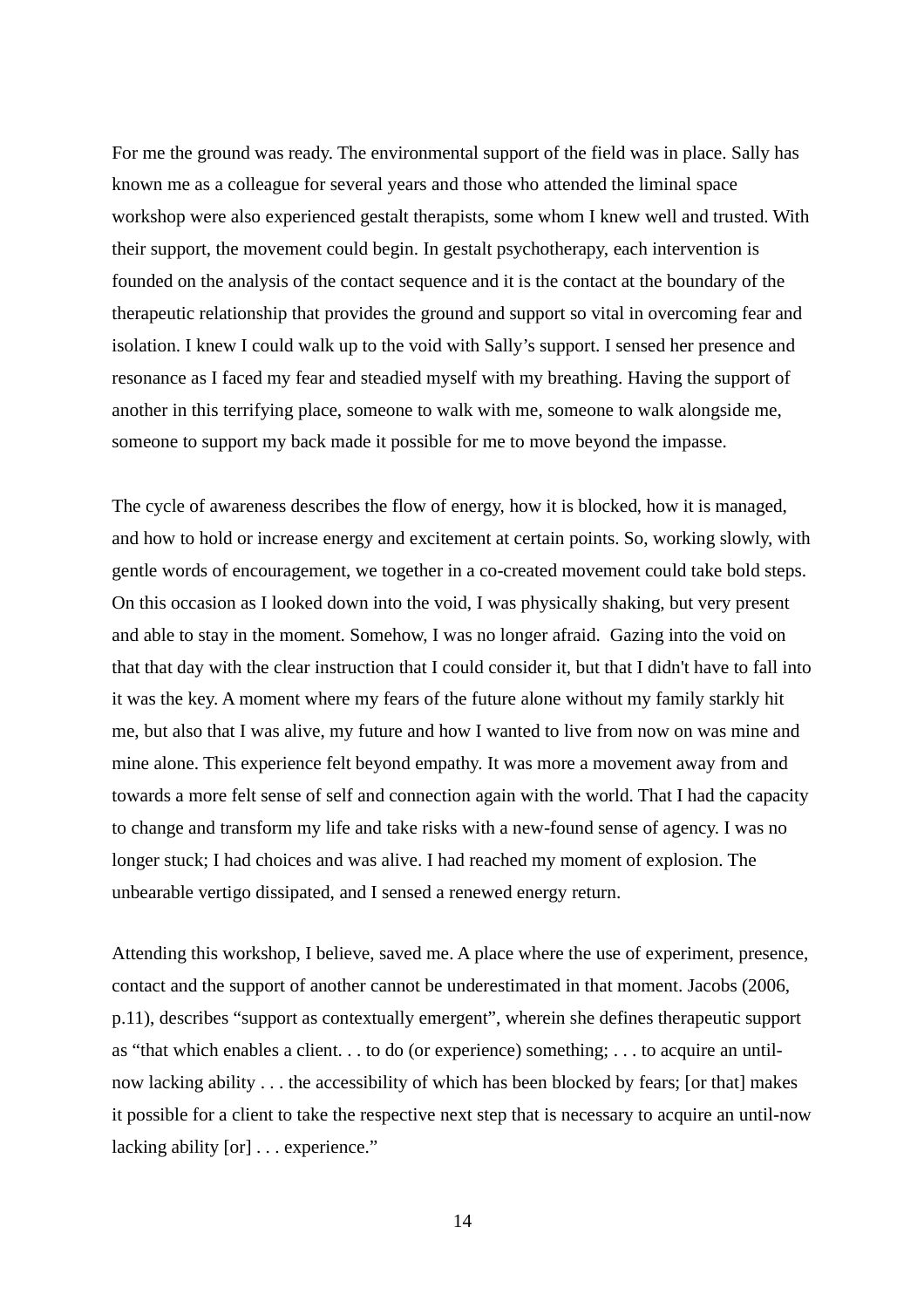### To quote Laura Perls (1992, p.122)

"Real creativeness, in my experience is inextricably linked with the awareness of mortality. The sharper this awareness, the greater the urge to bring forth something new, to participate in the infinitely continuing creativeness in nature. This is what makes out of sex, love; out of the herd, society; out of corn and fruit, bread and wine; out of sound, music. This is what makes life livable and -incidentally-therapy possible."

For me it is what makes death into life and turned my darkness into light.

# **In Conclusion**

### **Re-contacting my vitality.**

My sense of equilibrium and energy has returned. I am also contacting a more growthful and ongoing emergent part of self. In writing this paper I have also reflected on the concept of grieving and what that means and certainly in psychotherapy when working with clients. During the early months following my mother's death I had entered back into personal therapy with an existential psychotherapist believing I needed to grieve and go through a process of coming to terms with what had happened in my life. My thoughts were around a linear process of closure involving denial, anger, bargaining, depression, and acceptance. Such linear models, I believe have instilled an expectation for resolution and closure.

Nothing could be further from the truth and, although I can resonate with some of the words of The Kübler-Ross (1969) model, commonly known as the 'five stages of grief,' my phenomenological experiences of loss have been very different. My realisation is that there is no closure, just a different way of being in the world and that my family were all dead and weren't coming back. Finding Melnick's and Roos' paper on closure greatly supported my thinking and provided confirmation about my whole sense of being in relation to my losses.

 "During a lifespan, important losses become vibrant markers in the "history of the field." These markers heighten our consciousness of how our continuing attachments to those we have lost shape our identities and influence existential struggles that are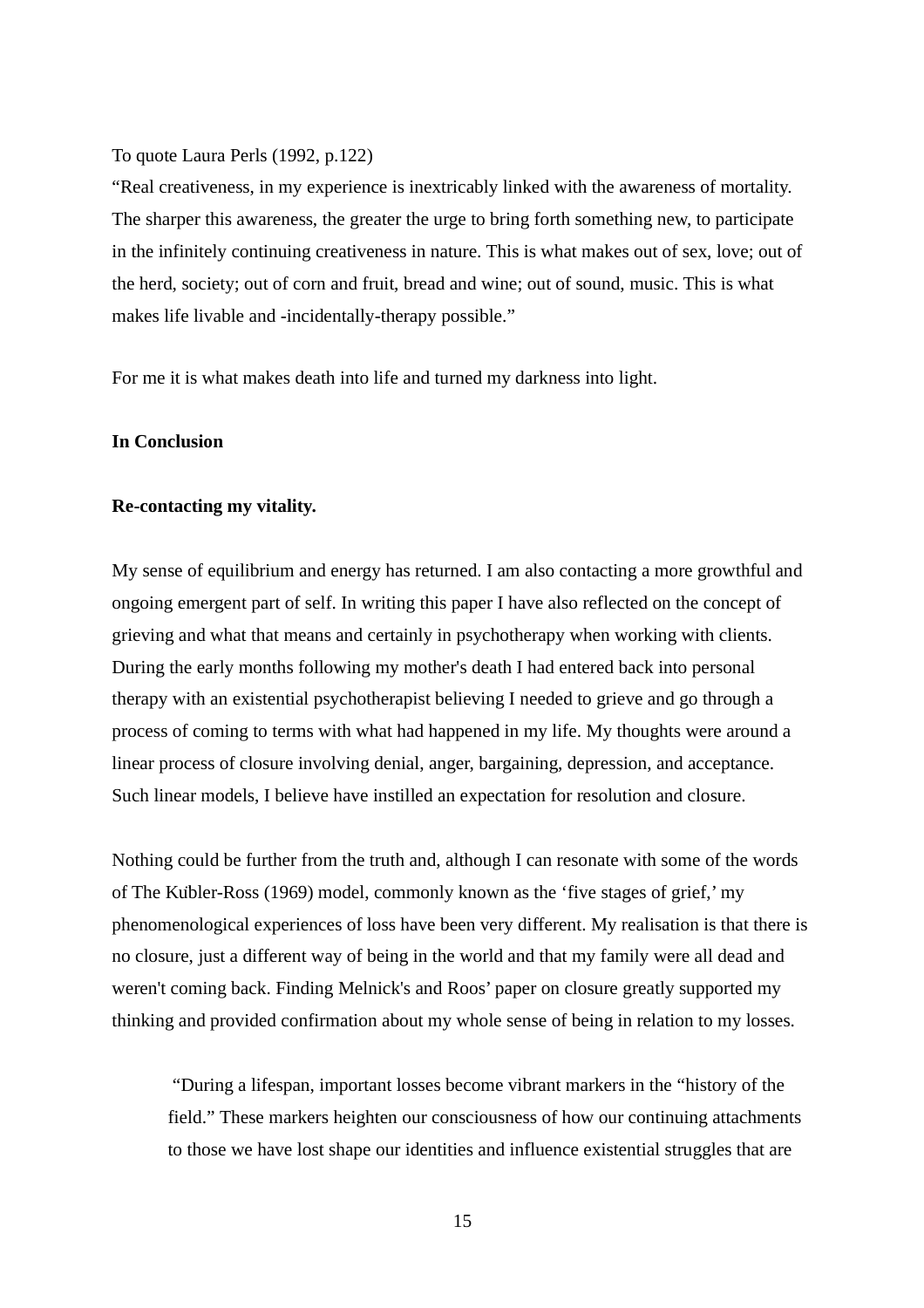developmental, and how they support us as resources in reconstructing meaning in the aftermath of loss."

Melnick and Roos (2007, p. 101)

My identity is deeply embedded in my history and relationships with my family; my capacity to maintain a dialogic connection through representations and memories of them supports and maintains a greater sense of continuity of self. 'Belonging is a significant element of the ground in which the individual puts down his or her roots, which provides sustenance and security at the most basic, fundamental level' as described by Perls, Hefferline and Goodman, (1951/1994), Francesetti, (2007, p.101). My life now is very different. I experience a sense of sadness often and miss my family deeply. Their deaths have exposed me to a solitude and vulnerability. But I remain a part of them and they remain always a part of me in the world as I continue to emerge and evolve.

 I notice I work harder at sustaining my relationships and value more the importance of others in my life. It is only in relationship and connection that my life has true meaning. When death is excluded, life becomes impoverished. It is the only real certainty we have. Death is the condition that has enabled me to live life in a more authentic way, moment by moment, here and now.

My experiences of grief have given freedom. This can be daunting and precarious, but also brings vibrancy, a new-found energy and a sense of there is no time to waste, the time is now. At the heart of Yalom's dictum is the theory that as human beings we all face the four ultimate concerns of death, freedom, isolation and meaningless.

"They are particularly relevant to psychotherapy: the inevitability of death for each of us and those we love; the freedom to make our lives as we will; our ultimate aloneness; and finally, the absence of any meaning or sense to our life. However grim these givens may seem they contain the seeds of wisdom and redemption".

Yalom (1989, p. 4)

"It is only when we face up to it squarely can we take our time on this earth seriously and make the most of it", as posited by Van Deurzen-Smith, (1997, p.111). I have learnt this and writing this paper although it is not the most joyous of subjects, has supported my grieving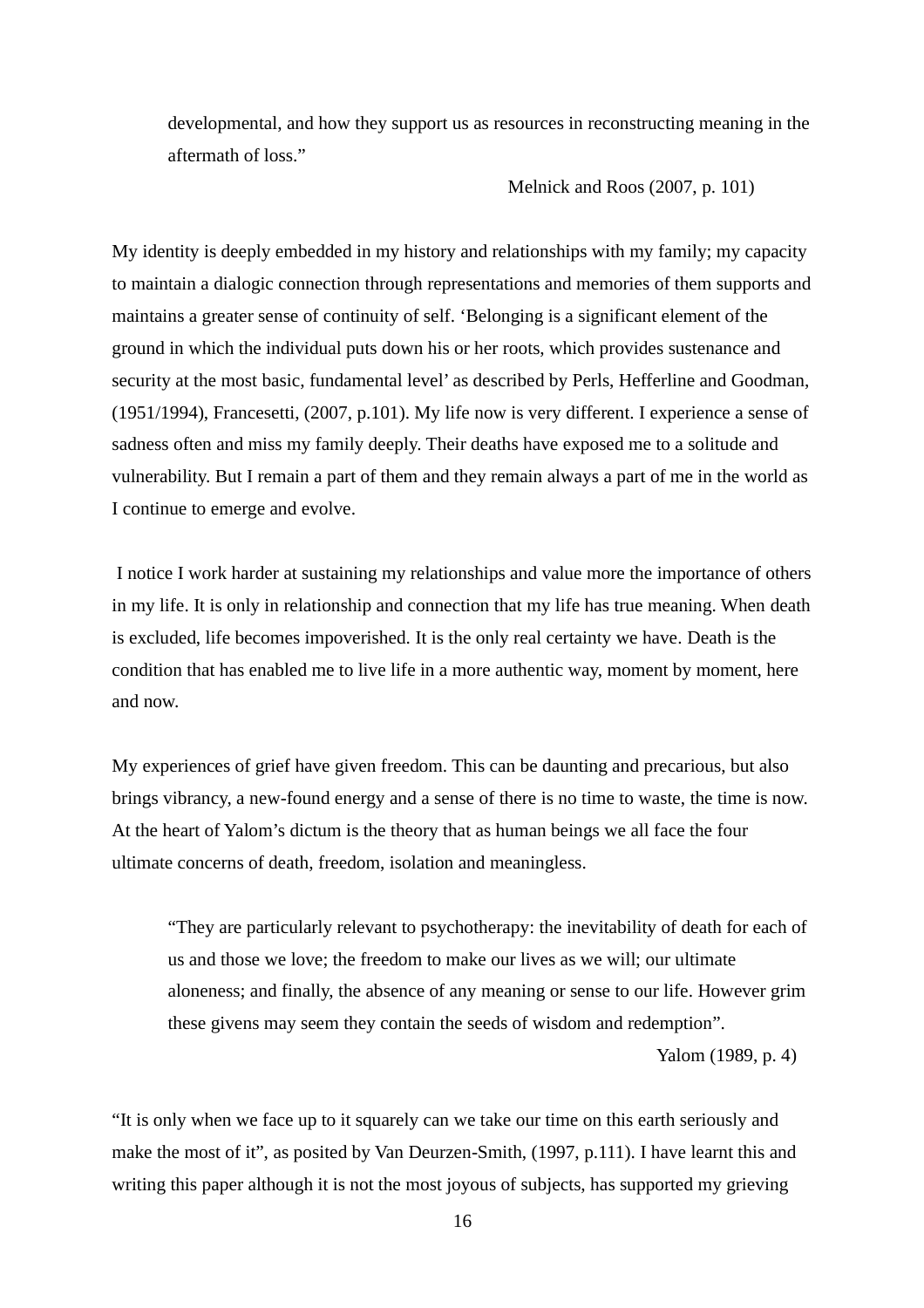process by bringing it into the narrative. It is my truth and has enabled a catharsis and a sense of connection by sharing my experience with you.

# **Acknowledgements**

I would like to thank Sally Denham-Vaughan and all those who supported me on the liminal space workshop, Integration and Transformation in 2014, you will know who you are. The New Gestalt Voices team, for their support, encouragement, editing and publishing skills. Cheryl Keen and Dinah Ashcroft for their support with editing and Emilyn Claid for her encouragement and conversations on falling.

This paper is dedicated to the memory of my brother Christopher James Noel Dukes, 25<sup>th</sup> December 1955-17<sup>th</sup> September 2008.

# **References**

Adams, M. (2014) *The Myth of the Untroubled Therapist.* East Sussex, New York: Routledge.

Buber, M. (1923/1958). *I and Thou*. New York: Scribner.

Denham-Vaughan, S. (2010) *'The liminal Space: an opening to transformational shift'* Available at: https://mariannefrylectures.co.uk/ (Accessed: 2 July 2017).

Denham-Vaughan, S. (2010) 'The liminal space and twelve action practices for gracious living.' *British Gestalt Journal.* 19, (2): 34-45.

Evans, Ken. (2000) 'Living with Dying.' *British Gestalt Journal*. 9, (2): 87-97.

Francesetti, G. (2007) *Panic Attacks and Post Modernity Gestalt Therapy: Between Clinical and Social Perspectives.* Milan: Franco-Anglo.

Frankl, V. E. (1977) *The unconscious God – Psychotherapy and theology*. London, England: Hodder and Stoughton.

Heidegger, M. (1962) *Being and Time*. London, England: Blackwell.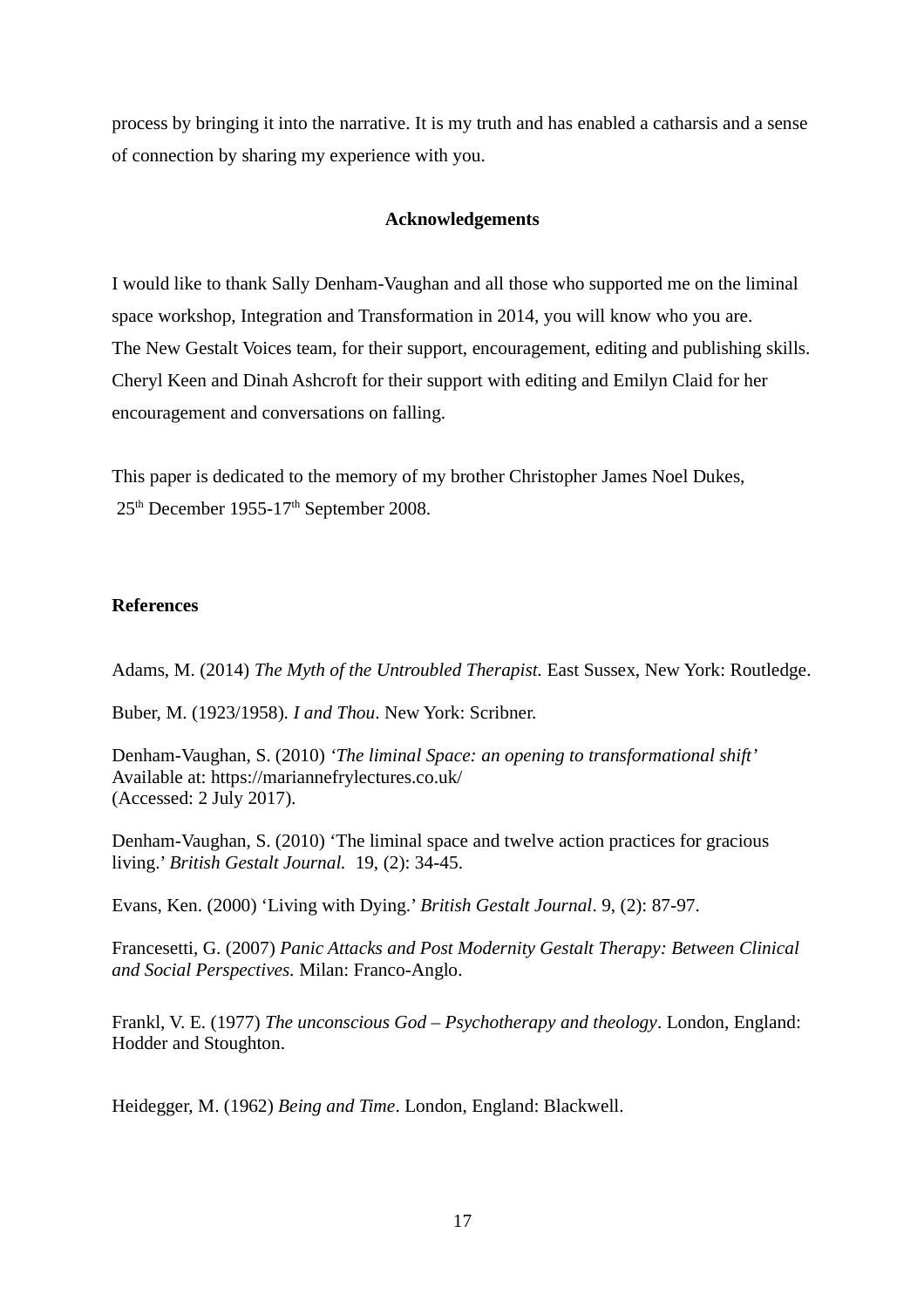Jean-Luc Godard (2017) *He who jumps into the void owes no explanation to those who stand and watch.*

Available at: [https://www.azquotes.com/author/5615-Jean\\_Luc\\_Godard](https://www.azquotes.com/author/5615-Jean_Luc_Godard) (Accessed 24 July 2017).

Jacobs, L. (2006) 'That Which Enables-Support as Complex and Contextually Emergent'. *British Gestalt Journal*. 15, (2):10-19.

Joyce, P. and Sills, S. (2014) *Skills in Gestalt Counselling and Psychotherapy*. 3rd Edition, London, U.K: Sage Publications.

Kepner, James I. (1993) *Withdrawal, Assimilation and Body Process*, San Francisco: Jossey-Bass.

Kübler-Ross, E. (1969) *On Death & Dying: What the Dying Have to Teach Doctors, Nurses, Clergy & Their Own Families.* New York: Scribner*.*

Spagnuolo Lobb, M. (2017) 'Development and Psychopathology: A field perspective.' *British Gestalt Journal.* 26, (1):28-37.

Melnick, J. and Nevis, S. (1997) 'Diagnosing in the Here and Now: The Experience Cycle and DSM 1V.' *British Gestalt Journal* 6, (2):97–106.

Melnick, J. and Roos, S. (2007) 'The Myth of Closure.' *Gestalt Review*. 11, (2):90-107.

Mount B.M. (2003) 'Existential suffering and the determinants of healing.' *European Journal Palliative Care*. 10, (2):40–42.

O'Shea, L. (2005) 'Contemporary Gestalt: The application of key principles to grief work. Three theoretical clinical approaches to grief – Grief Matters.' *Australian Journal of Grief and Bereavement, Grief Matters*. 8, (2):35-37*.*

Roberts, R. (1999) 'The Field Talks Back.' *British Gestalt Journal.* 8, (1): 35-46.

Perls, F., Hefferline, R., and Goodman, P. (1994/1951) *Gestalt Therapy: Excitement and Growth in the Human Personality.* New York:Gestalt Journal Press.

Perls, F.S. (1969) *Gestalt Therapy Verbatim.* Moab, Utah: Real People Press.

Perls, L. (1992) *Living at the Boundary*. New York: The Gestalt Journal Press.

Peter Philippson (2002) *Contemporary Challenges in the Application of Perls Five-Layer Theory.* Available at: http://xa.yimg.com/kq/groups/23208632/799193569/name/Perls %26%2339%3B+Five-Layer+Theory.doc (Accessed: 30 April 2017).

Polster, E. (1995) *A Population of Selves.* San Francisco, CA: Jossey-Bass.

Roberts, R. (1999) 'The Field Talks Back.' British Gestalt Journal. 8, (1): 35-46.